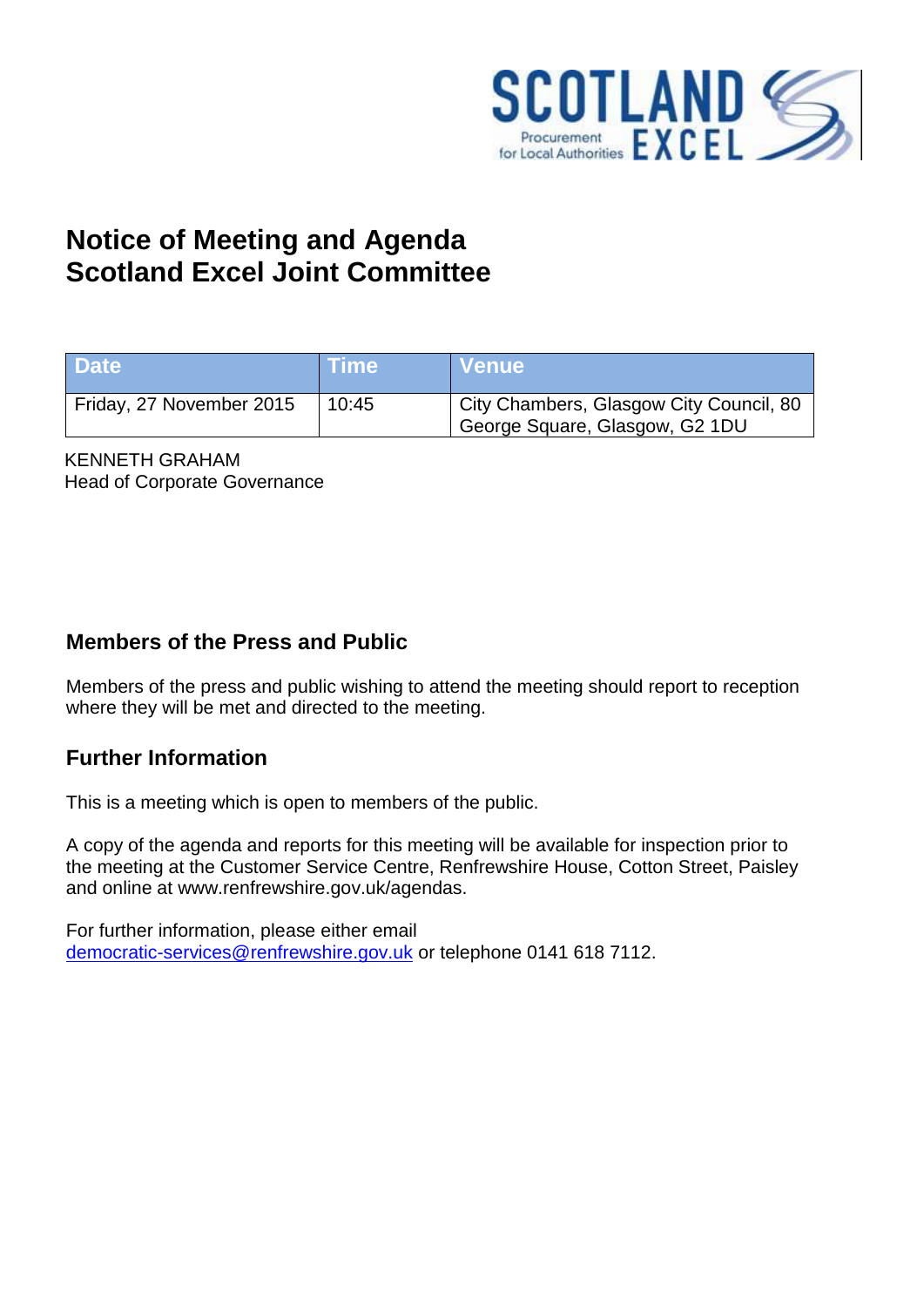### **Items of business**

# **Apologies**

Apologies from members.

## **Declarations of Interest**

Members are asked to declare an interest in any item(s) on the agenda and to provide a brief explanation of the nature of the interest.

| 1              | <b>Minute of Joint Committee</b>                                                                               | $5 - 12$  |
|----------------|----------------------------------------------------------------------------------------------------------------|-----------|
|                | Submit minute of Joint Committee meeting on 12 June, 2015.                                                     |           |
| $\overline{2}$ | <b>Minutes of Executive Sub-Committee</b>                                                                      | $13 - 26$ |
|                | Minutes of the Executive Sub-Committee meetings held on 12 June,<br>2015, 28 August, 2015 and 2 October, 2015. |           |
| 3              | <b>Revenue Estimates 2016/17</b>                                                                               | $27 - 34$ |
|                | Report by the Treasurer & Director.                                                                            |           |
| 4              | <b>Audited Annual Accounts 2014/15</b>                                                                         | $35 - 36$ |
|                | Report by the Treasurer and Director.                                                                          |           |
| 5              | <b>Social Care Update</b>                                                                                      | $37 - 40$ |
|                | Report by the Director.                                                                                        |           |
| 6              | <b>Living Wage Accreditation</b>                                                                               | $41 - 42$ |
|                | Report by the Director.                                                                                        |           |
| 7              | <b>Scotland Excel Risk Register</b>                                                                            | $43 - 62$ |
|                | Report by the Director.                                                                                        |           |
| 8              | <b>Contract Delivery Plan</b>                                                                                  | $63 - 70$ |
|                | Report by the Director.                                                                                        |           |